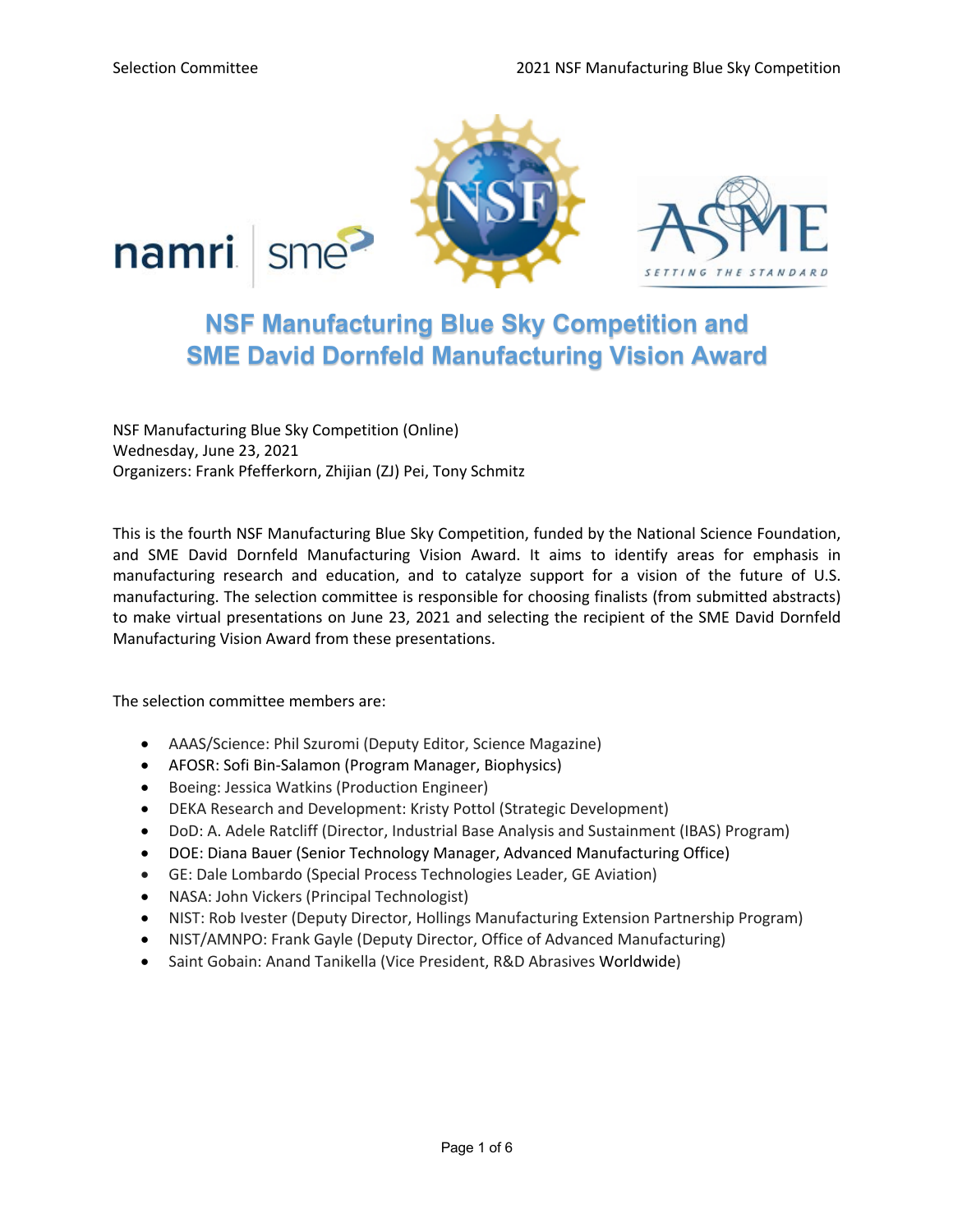

# **Phil Szuromi**

#### **Deputy Editor Science Magazine American Association for the Advancement of Science (AAAS)**

Phillip Szuromi is a Deputy Editor based in the Washington, DC, office of Science Magazine (but he telecommutes to his job from Knoxville, TN). Hired in 1986 at part of team to attract more physical sciences to the research journal section of the magazine, he has helped to increase the representation of these fields to its

current level of ~40%. His areas of responsibility are the review and publication of papers primarily in chemistry, physics, applied physics, and materials science, but he also handled papers in biochemistry, molecular biology, structural biology, and atmospheric science. He also works in the Insights section of the magazine, where he handles Perspectives, which are short pieces written by outside scientists summarizing key new research.

Dr. Szuromi obtained his B.S. (Highest Distinction) in Chemistry from Harvey Mudd College Claremont, CA) in 1980 and, as a National Science Foundation Fellow, he obtained his Ph.D. in Chemistry from Caltech (Pasadena, CA) in 1985. He then spent a year and a half as a National Research Council Postdoctoral Fellow at the National Bureau of Standards (now NIST) in Gaithersburg, MD, before joining Science. He published a number of papers in the chemical physics literature on the catalytic chemistry (primarily alkane activation and Fischer-Tropsch reactions) performed on well-defined single-crystal surfaces under ultrahigh vacuum conditions. In 2004, he was made a Fellow of AAAS in Chemistry."



### **Sofi Bin-Salamon**

#### **Program Manager, Biophysics program Air Force Office of Scientific Research (AFOSR)**

Sofi Bin-Salamon received his PhD in Chemistry at North Carolina State University in 2005. He then served as a National Research Council Research Associate in the Chemistry Division at US Naval Research Laboratory where he developed nanoelectronic materials. Afterwards, he expanded his work on materials chemistry to include photodynamic therapy. This was initially

performed in the Department of Chemistry at Texas A&M University and later continued at the Radiation Oncology Branch within the National Cancer Institute/National Institutes of Health. Sofi has served as an American Association for the Advancement of Science Fellow and Program Manager at the AFOSR International Office. He currently is the Program Manager of the AFOSR Biophysics program.



### **Jessica Watkins**

**Production Engineer The Boeing Company**

Jessica Watkins is a production engineer for Boeing Commercial Airplanes developing engineering methods for production system design and analysis. She holds a patent in composite laminate composite wing structures and a trade secret for a novel software tracking method in the production system. Jessica has worked in production on wide body airplane major structure joins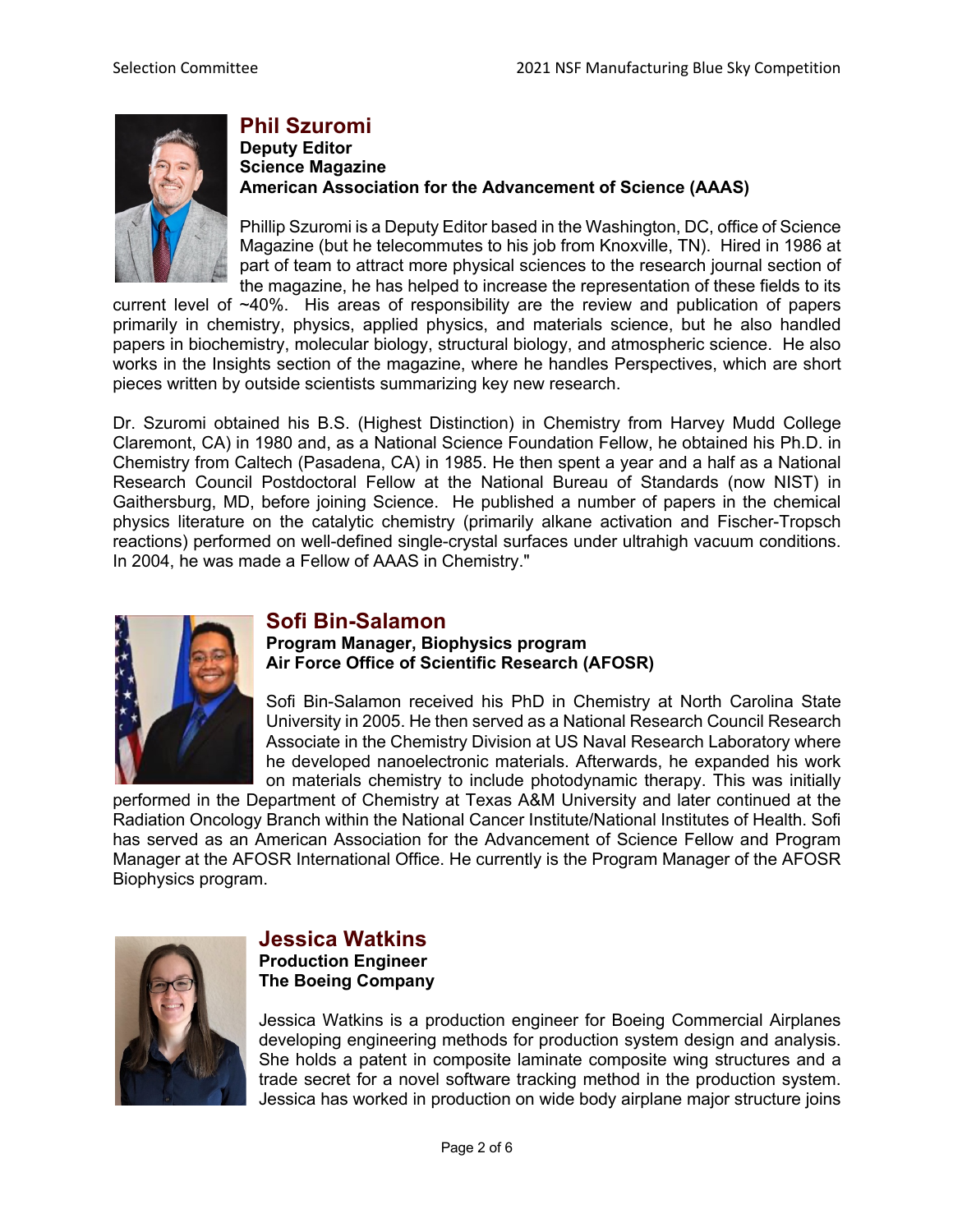and in product development on new and derivative development programs. Her primary focus is on modeling and analysis of the product and of the production system. She is a member of the American Society of Mechanical Engineers and is a certified Geometric Tolerancing and Dimensioning professional. Jessica has earned a professional certificate from the Massachusetts Institute of Technology in Architecture and Systems Engineering and holds a B.S. in Mechanical Engineering Technology from the Rochester Institute of Technology.



# **Kristy Pottol**

**Strategic Development DEKA Research and Development**

Kristy Pottol works at DEKA Research and Development to speed health security projects for Health and Human Services priorities. Kristy comes to DEKA after a long career serving the Department of Defense. Recent highlights include Regenerative Medicine Project Manager and development of an advanced tissue biofabrication Manufacturing USA program. Kristy is a certified Defense

Acquisition Professional Program Management Level 3 and Project Management Professional. She has worked in project management, biotechnology product development, FDA quality systems, business operations, and strategic communications for over 15 years and has an extensive and varied background in product development projects for militarily-relevant medical solutions from vaccines to devices. Kristy is a former US Navy Hospital Corpsman. She holds a MBA from Regis University, a MS in Accounting with emphasis on Information Systems from the UNC Wilmington, and a BS Physics with an emphasis in biophysics from East Carolina University.



# **A. Adele Ratcliff**

**Director, Industrial Base Analysis & Sustainment (IBAS) Program Department of Defense (DoD)**

Ms. Adele Ratcliff is currently the Director of the Industrial Base Analysis & Sustainment Program (IBAS) Program within the Office of the Deputy Assistant Secretary of Defense for Industrial Policy (IndPol). During her tenure in the Office of the Secretary of Defense, she has focused on building strong interagency partnerships to address broad transition of manufacturing issues,

such as manufacturing readiness and the Advanced Manufacturing Enterprise. Her current position uses the broad authorities of the IBAS program element to enable a modern Industrial Base that integrates traditional and emerging sectors to be able to respond at will to National Security Requirements. Most recently, as the Director of the DoD Manufacturing Technology (ManTech) Program, Ms. Ratcliff led the effort in establishing the DoD's national Manufacturing Innovation Institutes (MIIs), now known as Manufacturing USA Institutes, outlined in the President's 2013 State of the Union address.

Ms. Ratcliff's long acquisition career has included serving as Program Manager for the congressionally mandated Defense Acquisition Challenge Program, Deputy Program Manager for the Foreign Comparative Test Program, and more than eleven years in Air Force Test and Evaluation at Eglin Air Force Base in Florida. As Test Manager, she guided the Air Force's Wind Corrected Munitions Dispenser test program (better known as WCMD), from prototype through the production and deployment phase of the Platform, earning her the Air Force Materiel Command Test Engineer of the Year Award. More importantly, her efforts transitioned this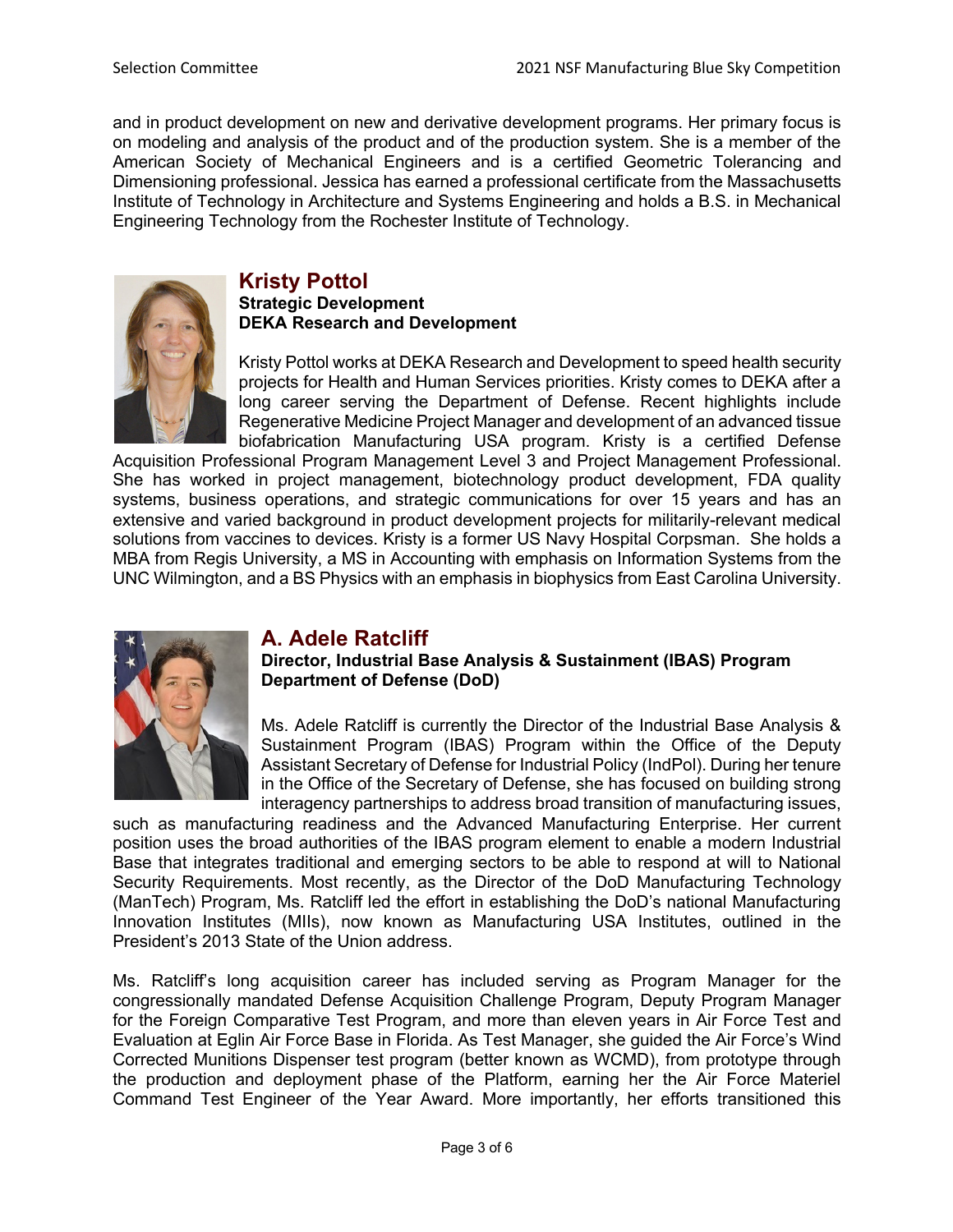Platform to support the Warfighter in the initial phases of Operation Enduring Freedom. She is a proud alumnus of the Mississippi State University Bulldogs, earning a BS in Mechanical Engineering in 1988. In 2011 she graduated from the U.S. Army War College (in-residence) earning a MS in Strategic Art and graduated from the Department of Defense's Defense Senior Leadership Development Program (DSLDP). She received the SECDEF Award for Excellence for her support of the Pilot Institute for Additive Manufacturing in March 2013.



# **Diana Bauer**

#### **Senior Technology Manager, Advanced Manufacturing Office Office of Energy Efficiency and Renewable Energy Department of Energy (DOE)**

Dr. Diana Bauer is currently Senior Technical Manager for strategy at DOE's Advanced Manufacturing Office. Among her responsibilities is providing leadership and coordination for cross-DOE initiatives addressing energy storage, water, and critical materials. Prior to joining AMO, she directed the

Office of Energy Systems Integration Analysis within the Department of Energy (DOE)'s Office of Policy, where she and her staff analyzed and addressed complex, urgent systems issues in technology, policy, and markets. She was the lead author of The Water-Energy Nexus: Challenges and Opportunities, which was published by DOE in 2014. Also, in the policy office, she led the drafting of DOE's 2010 and 2011 Critical Materials Strategy Reports. Before coming to DOE, Dr. Bauer led the extramural sustainability research program at the Environmental Protection Agency (EPA), which focused on green engineering, green chemistry, green buildings, and transportation systems. Dr. Bauer originally came to EPA as a AAAS Fellow. She focused on green design and manufacturing for her Ph.D. in mechanical engineering from U.C. Berkeley.



# **Dale Lombardo**

#### **Special Process Technologies Leader General Electric Aviation**

Dale Lombardo leads a diverse team of manufacturing technologists working across GE Aviation's broad process and product portfolio. His team links materials to design to customers through a variety of Special Processes used in the manufacture of jet engines. Dale's team manages the processes' technical and quality requirements via a distributed team of hundreds of

experts and practitioners across engineering and manufacturing. His team is a key part of how GE Aviation maintains high quality standards while also leaning forward into novel special processes and process control strategies. Dale graduated from Rensselaer Polytechnic Institute with both BS & MSME with a specialization in Mechatronics & Controls. He has worked in a variety of Manufacturing Technology roles for GE including Global Research, GE Power, and GE Aviation. Dale's personal technical background is in Machining, Process Monitoring, Surface Treatment (peening), and Surface Finishing. Dale has represented himself and GE on industry task groups (Nadcap), standards boards (ASME B46.1), and various panels and paper review processes including NAMRI and CIRP. He holds multiple patents in a broad array of manufacturing related disciplines. Dale lives in upstate New York where he is also a volunteer and mentor in the local school districts and supports STEM activities from elementary through graduate level programs locally.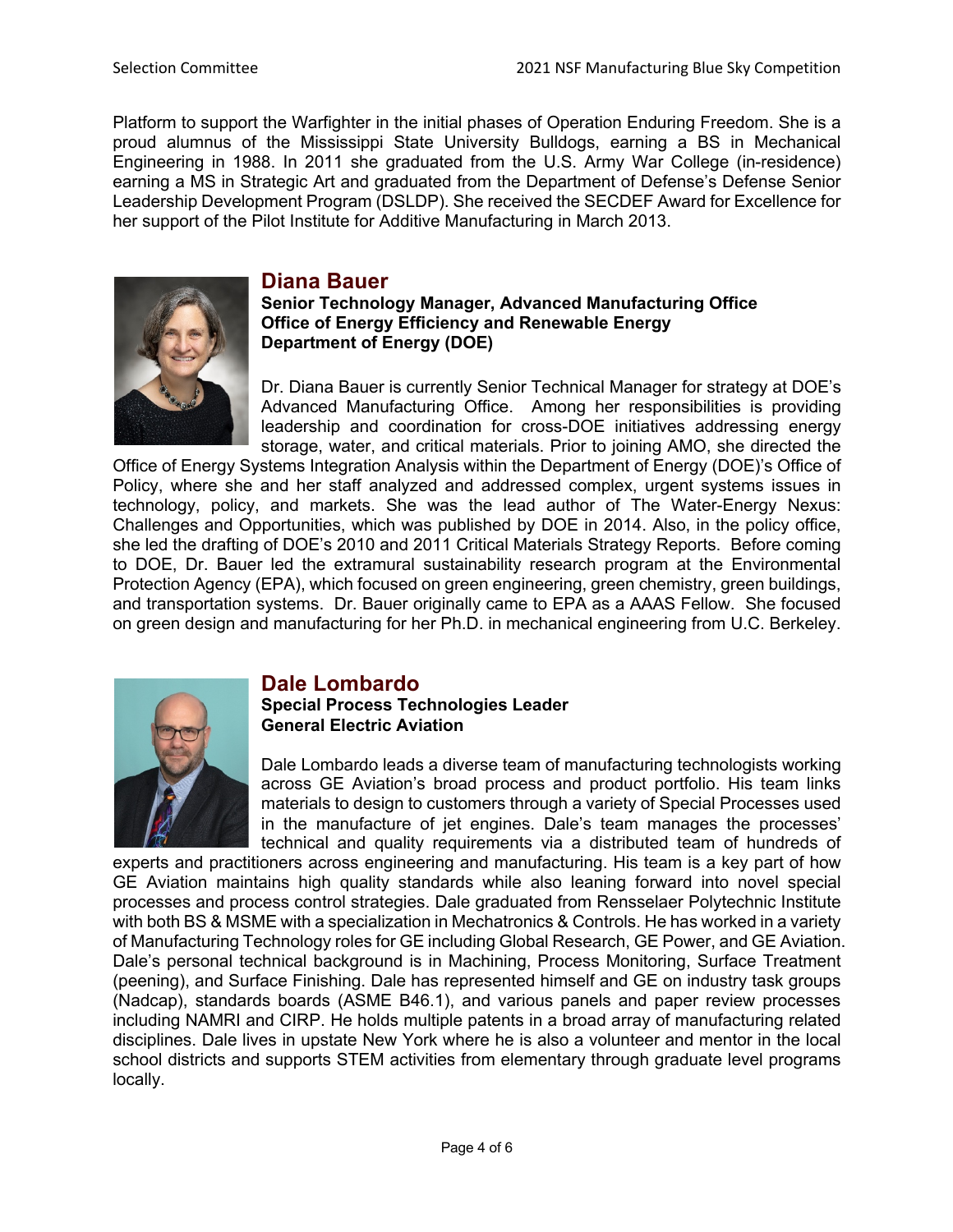

# **John Vickers**

#### **Principal Technologist Space Technology Mission Directorate National Aeronautics and Space Administration (NASA)**

John Vickers serves as the principal technologist in the area of advanced materials and manufacturing within the Space Technology Mission Directorate at NASA Headquarters. He also serves as the associate director of the Materials and Processes Laboratory at the NASA Marshall Space Flight

Center and as the manager of NASA's National Center for Advanced Manufacturing with operations in Huntsville, Alabama and New Orleans, Louisiana. He has over 30 years of experience in materials and manufacturing -- research and development, engineering, and production operations for propulsion, spacecraft, and scientific space systems. As principal technologist, he leads the nationwide NASA team to develop advanced manufacturing technology strategies to achieve the goals of NASA's missions. He is the Agency representative to the National Science and Technology Council, Subcommittee on Advanced Manufacturing and the Subcommittee on Critical and Strategic Mineral Supply Chains. He is a founding member of the Manufacturing USA - National Network for Manufacturing Innovation program and the Interagency Advanced Manufacturing National Program Office. His many awards include NASA's Exceptional Achievement Medal, NASA's Outstanding Leadership Medal and the AIAA Holger Toftoy award. He is a fellow of SME. He holds a Bachelor of Science in Engineering from the University of Alabama in Huntsville.



### **Rob Ivester**

**Deputy Director, Hollings Manufacturing Extension Partnership (MEP) Program National Institute of Standards and Technology (NIST) Department of Commerce**

Dr. Robert W. Ivester currently serves as the Deputy Director of the Hollings Manufacturing Extension Partnership (MEP) Program at the National Institute of Standards and Technology. The MEP National Network™ focuses its expertise

and knowledge as well as that of its partners (industry, educational institutions, state governments, NIST and other federal research laboratories and agencies) on providing U.S. manufacturers with information and tools they need to improve productivity, assure consistent quality, accelerate the transfer of manufacturing technology and infuse innovation into production processes and new products.

Dr. Ivester served at the Department of Energy for seven years, most recently as Director of the Federal Energy Management Program (FEMP) in the Office of Energy Efficiency and Renewable Energy. FEMP oversees the implementation of policy and actions that result in energy efficiency implementation, renewable energy adoption, and reduction in energy and water use in federal government operations. Dr. Ivester also served in the Advanced Manufacturing Office (AMO) for six years. During that time, AMO launched five Manufacturing USA Institutes, the Critical Materials Hub, and hundreds of small R&D and technical assistance projects across the Nation. He also worked at the National Institute of Standards and Technology for over 16 years, leading and performing research in advanced manufacturing. He has been an instructor for the Johns Hopkins University Engineering for Professionals program for graduate-level studies in manufacturing engineering since 2001. He is a Fellow of SME and a Fellow of the American Society of